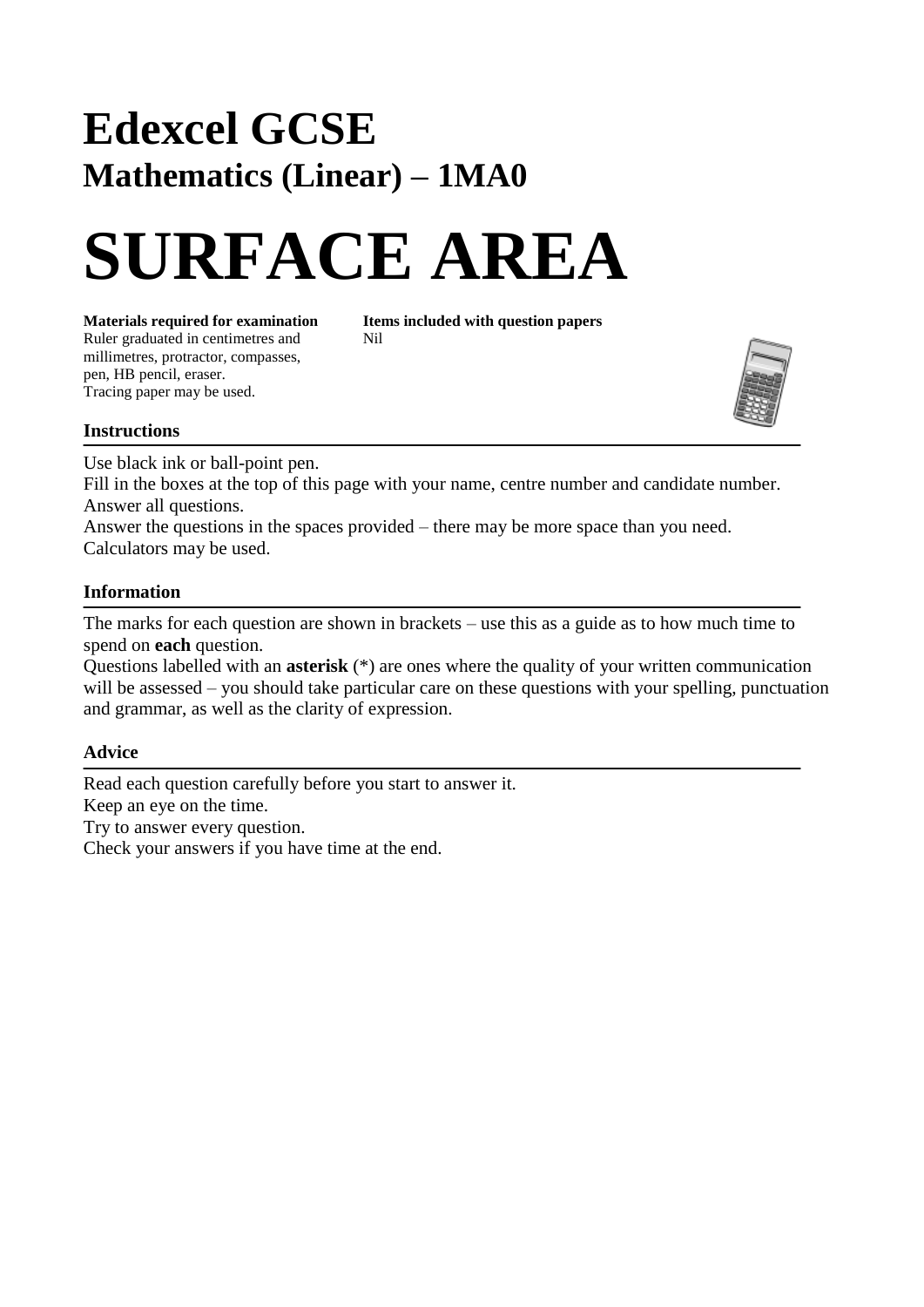**1.** The diagram shows a cuboid of dimensions  $10 \text{cm} \times 8 \text{cm} \times 5 \text{cm}$ .



Diagram **NOT** accurately drawn

Work out the total surface area of the cuboid.

State the units with your answer.



**2.** The diagram shows a solid cuboid which is 5 cm by 4 cm by 3 cm.



Diagram **NOT** accurately drawn

What is the total surface area of this cuboid?

State the units with your answer.

………………………

**(Total 4 marks)**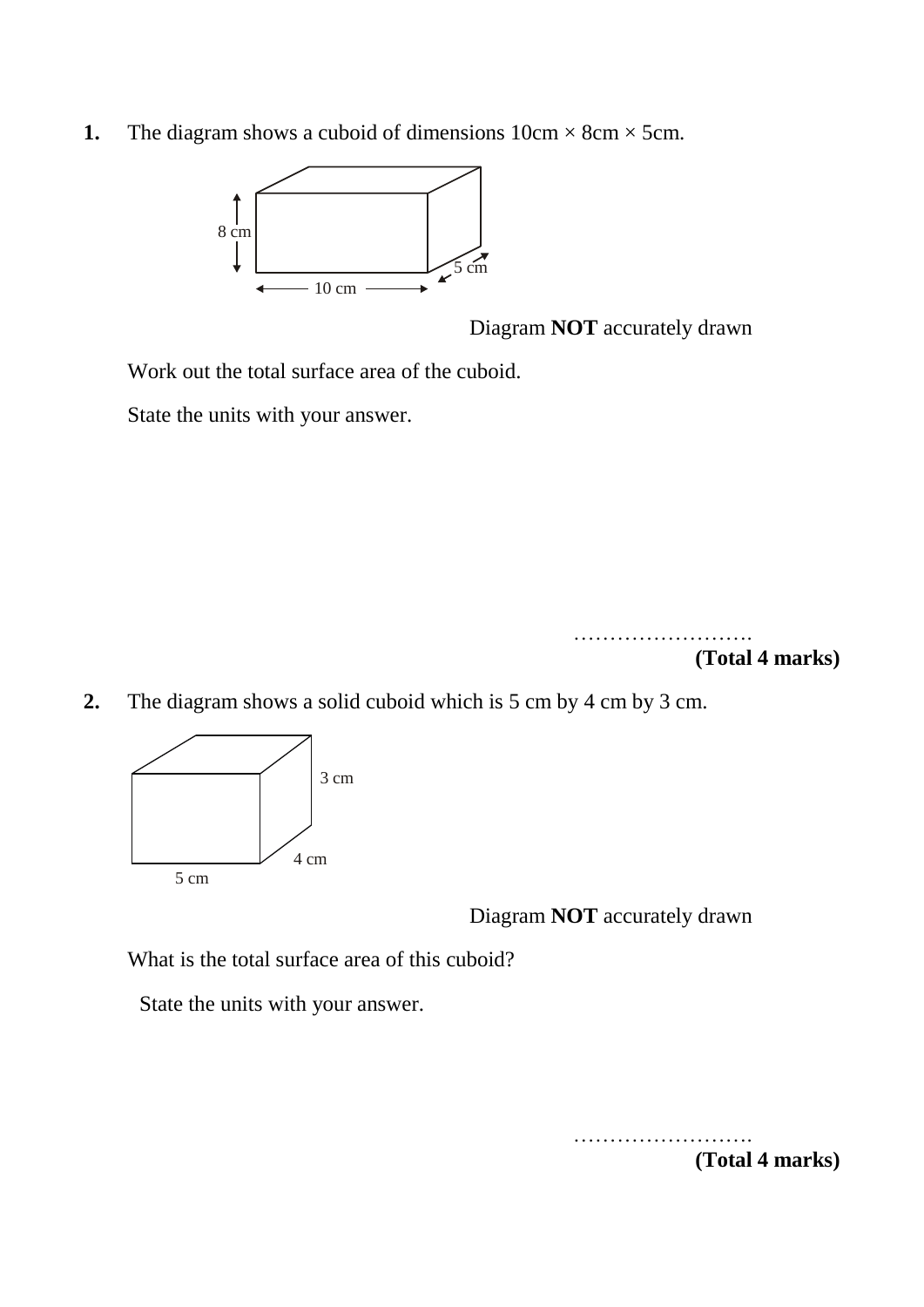**3.** Here is a cuboid.



Diagram **NOT** accurately drawn

What is the total surface area of the cuboid?

State the units with your answer.

……………………. **(Total 4 marks)**



Diagram NOT accurately drawn

Work out the surface area of the triangular prism. State the units with your answer.



**4.**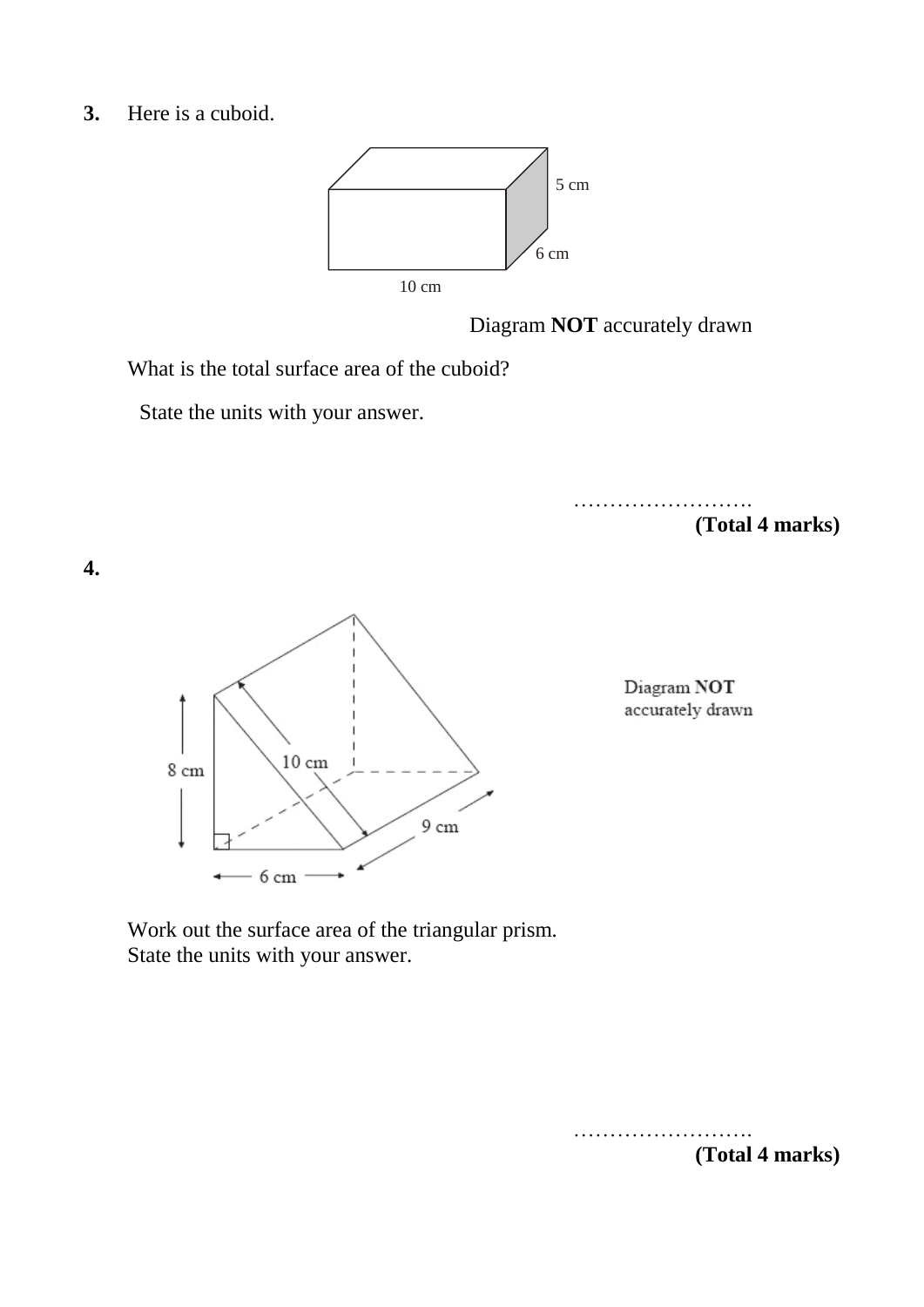

Diagram **NOT** accurately drawn

What is the total surface area of the triangular prism?

Work out the surface area of the triangular prism. State the units with your answer.

> ……………………. **(Total 4 marks)**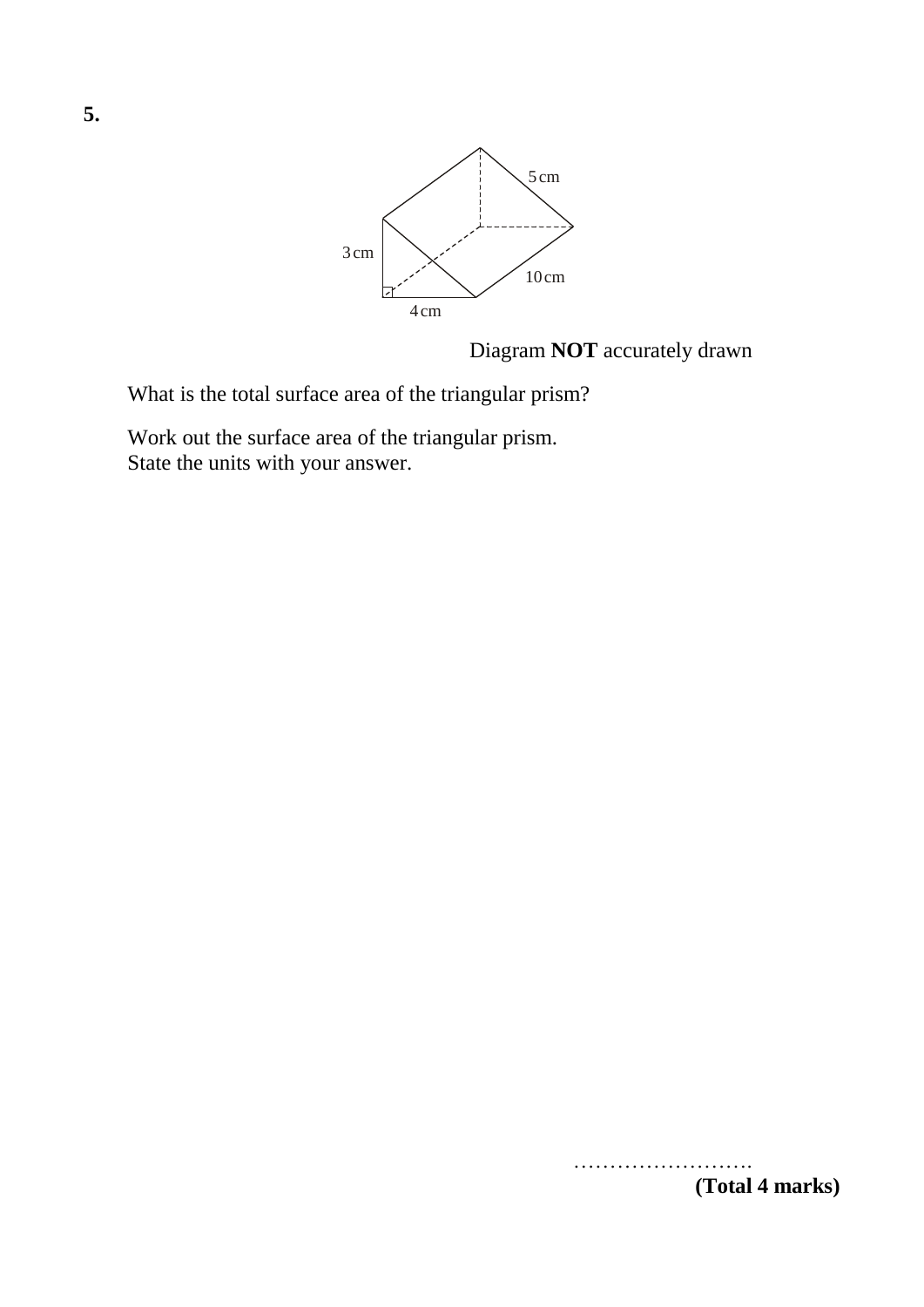

Diagram **NOT** accurately drawn

Work out the total surface area of the triangular prism.

| $\cdots$ cm <sup>2</sup> |                 |
|--------------------------|-----------------|
|                          | (Total 3 marks) |

**6.**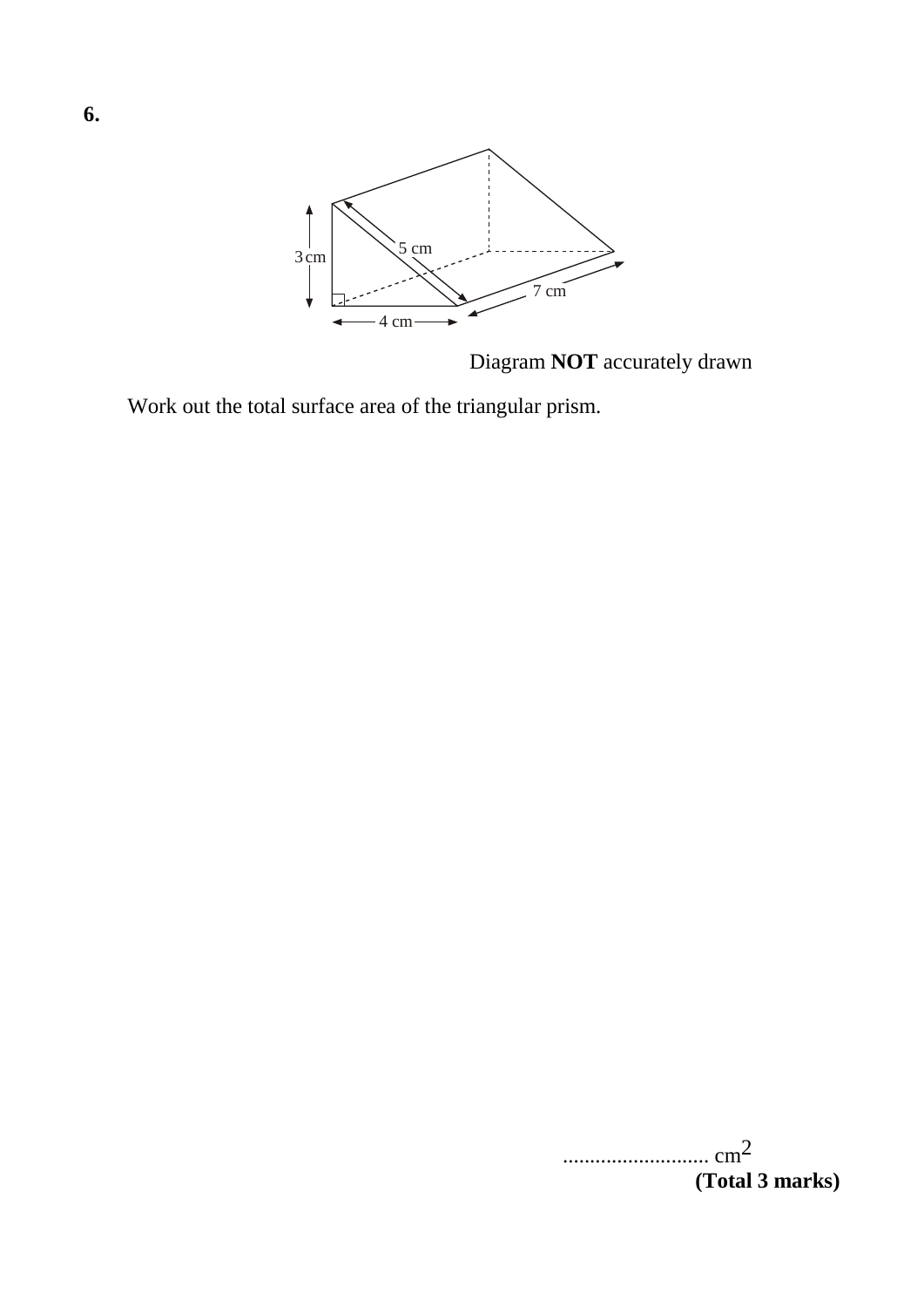

Diagram **NOT** accurately drawn

Work out the total surface area of the triangular prism. Give the units with your answer.

.......................................................

**(Total 4 marks)**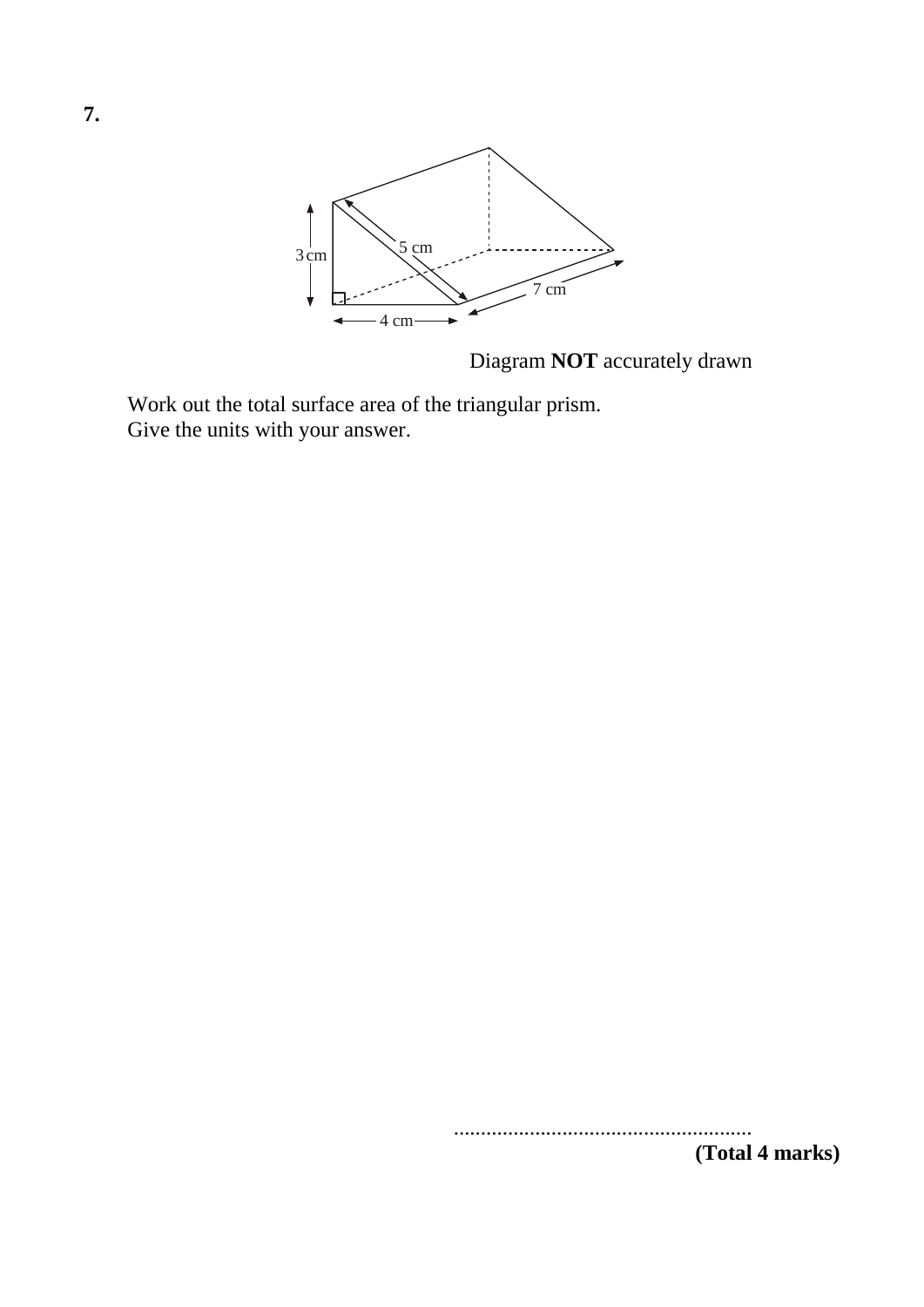

Diagram **NOT** accurately drawn

The diagram shows a right-angled triangular prism.

Work out the surface area of the triangular prism.

 $\ldots$  cm<sup>2</sup> **(Total 3 marks)**